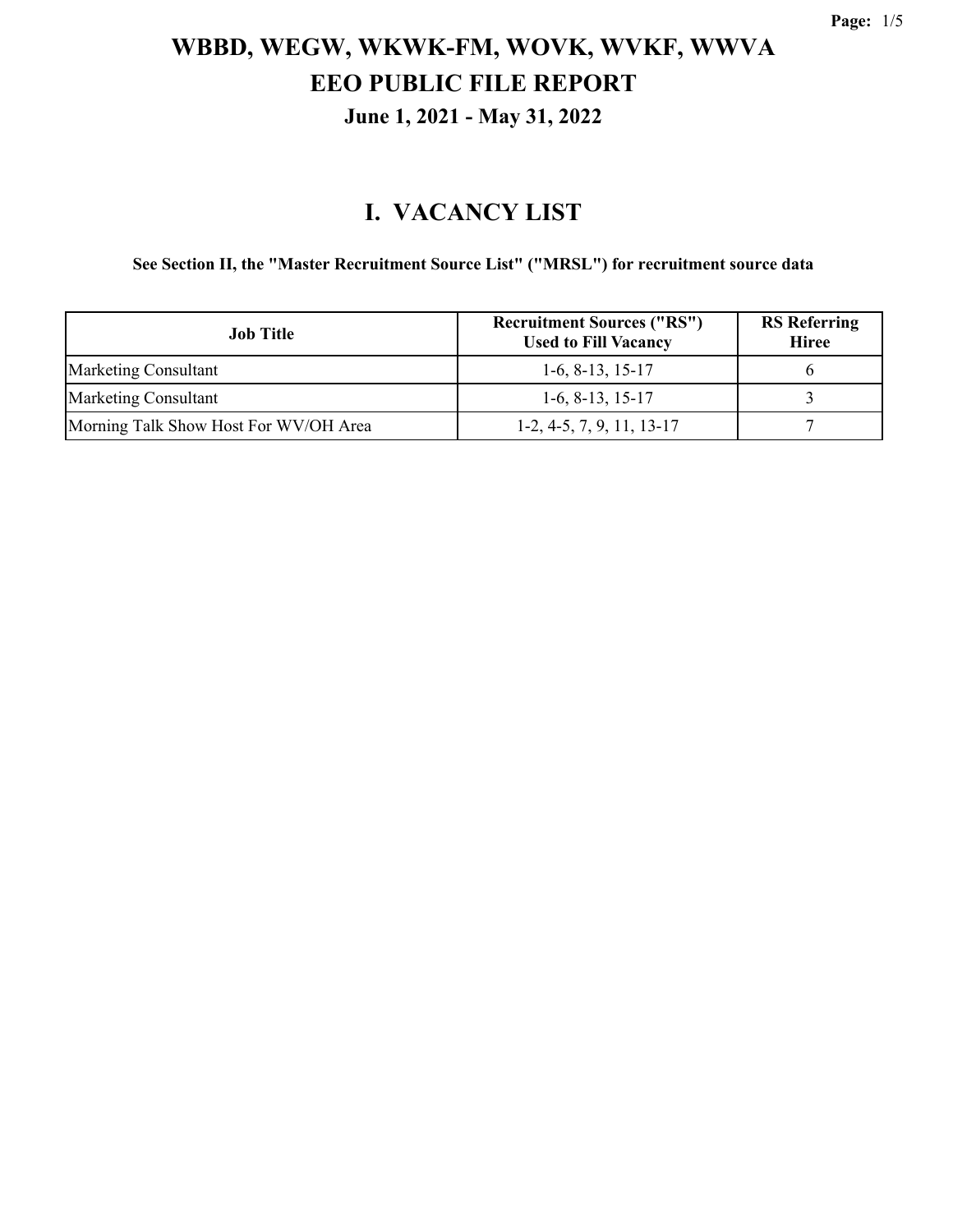### **II. MASTER RECRUITMENT SOURCE LIST ("MRSL")**

| <b>RS</b><br><b>Number</b> | <b>RS</b> Information                                                                                                                                                                                                        | <b>Source Entitled</b><br>to Vacancy<br><b>Notification?</b><br>(Yes/No) | <b>No. of Interviewees</b><br><b>Referred by RS</b><br>Over<br><b>Reporting Period</b> |
|----------------------------|------------------------------------------------------------------------------------------------------------------------------------------------------------------------------------------------------------------------------|--------------------------------------------------------------------------|----------------------------------------------------------------------------------------|
| $\mathbf{1}$               | <b>Bethany College</b><br>Bethany House, 1st Floor<br>Bethany, West Virginia 26032<br>Phone: 3048297150<br>Url: http://www.bethanywv.edu<br>Email: avanhorn@bethanywv.edu<br>Amy Van Horn                                    | N                                                                        | $\boldsymbol{0}$                                                                       |
| $\overline{2}$             | Franciscan University<br>1235 University Boulevard Starvaggi - Top Floor<br>Steubenville, Ohio 43952<br>Phone: 7402845251<br>Url: http://www.franciscan.edu<br>Email: careers@franciscan.edu<br>Jeanette DeStefanis          | N                                                                        | $\boldsymbol{0}$                                                                       |
| 3                          | iHeartMedia Talent Acquisition                                                                                                                                                                                               | $\mathbf N$                                                              | $\mathbf{1}$                                                                           |
| 4                          | iHeartMedia.dejobs.org<br>20880 Stone Oak Pkwy<br>San Antonio, Texas 78258<br>Phone: 210-253-5126<br>Url: http://www.iheartmedia.dejobs.org<br><b>Talent Acquisition Coordinator</b><br><b>Manual Posting</b>                | ${\bf N}$                                                                | $\boldsymbol{0}$                                                                       |
| 5                          | iHeartMediaCareers.com<br>20880 Stone Oak Pkwy<br>San Antonio, Texas 78258<br>Phone: 210-253-5126<br>Url: http://www.iheartmediacareers.com<br><b>Talent Acquisition Coordinator</b><br><b>Manual Posting</b>                | N                                                                        | $\boldsymbol{0}$                                                                       |
| 6                          | Indeed.com - Not directly contacted by SEU                                                                                                                                                                                   | ${\bf N}$                                                                | $\overline{2}$                                                                         |
| 7                          | <b>Internal Transfer/Promotion</b>                                                                                                                                                                                           | ${\bf N}$                                                                | 1                                                                                      |
| 8                          | LinkedIn - Not directly contacted by SEU                                                                                                                                                                                     | ${\bf N}$                                                                | $\overline{2}$                                                                         |
| 9                          | <b>Ohio University Eastern</b><br>45425 National Road Student Services - Room 101<br>St. Clairsville, Ohio 43950<br>Phone: 7406992326<br>Url: http://www.eastern.ohiou.edu<br>Email: baumgard@ohio.edu<br>Margie Baumgardner | N                                                                        | $\boldsymbol{0}$                                                                       |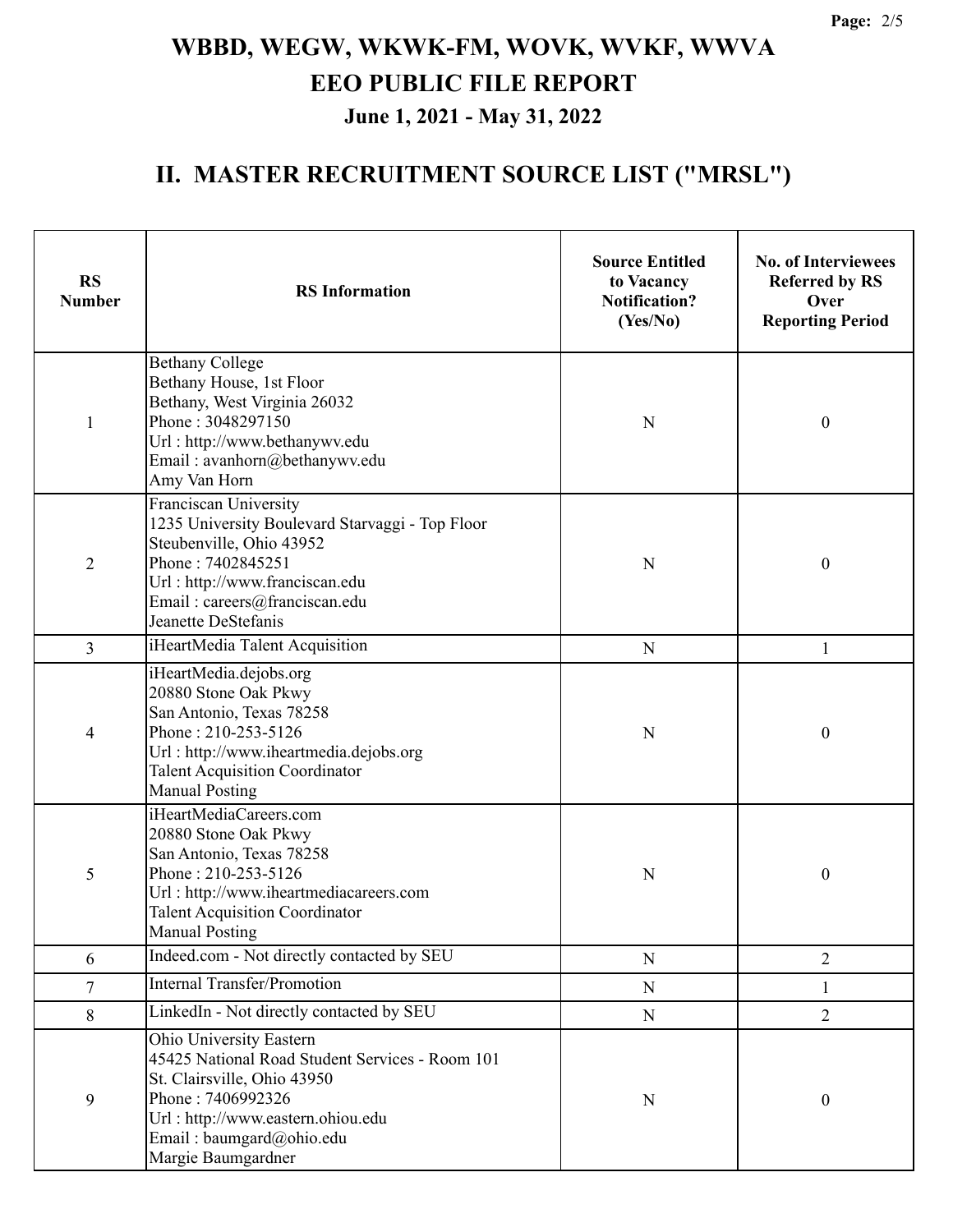### **II. MASTER RECRUITMENT SOURCE LIST ("MRSL")**

| <b>RS</b><br><b>Number</b> | <b>RS</b> Information                                                                                                                                                                                                                                   | <b>Source Entitled</b><br>to Vacancy<br><b>Notification?</b><br>(Yes/No) | <b>No. of Interviewees</b><br><b>Referred by RS</b><br>Over<br><b>Reporting Period</b> |  |
|----------------------------|---------------------------------------------------------------------------------------------------------------------------------------------------------------------------------------------------------------------------------------------------------|--------------------------------------------------------------------------|----------------------------------------------------------------------------------------|--|
| 10                         | On Air Announcements - (one or more SEU stations)<br>Wheeling, West Virginia<br>N/a N/a<br><b>Manual Posting</b>                                                                                                                                        | $\mathbf N$                                                              | 0                                                                                      |  |
| 11                         | Seeing Hands Association<br>750 Main Street<br>Wheeling, West Virginia 26003<br>Phone: 3042324810<br>Url: http://www.seeinghandassociation.com<br>Email: theresa@seeinghandassociation.com<br>Theresa Kurtz                                             | N                                                                        | 0                                                                                      |  |
| 12                         | Unknown (source not adequately identified upon inquiry<br>by SEU)                                                                                                                                                                                       | N                                                                        | 1                                                                                      |  |
| 13                         | Washington & Jefferson College<br>60 South Lincoln Street Rossin Campus Center, Lower<br>Level, Suite 133<br>Washington, Pennsylvania 15301<br>Phone: 7242295126<br>Url: http://www.washjeff.edu<br>Email: careerservices@washjeff.edu<br>Linda Howarth | N                                                                        | $\boldsymbol{0}$                                                                       |  |
| 14                         | West Liberty University<br>P.O. Box 295<br>West Liberty, West Virginia 26074<br>Phone: 3043368018<br>Url: http://www.westliberty.edu<br>Email: christopher.mcpherson@westliberty.edu<br><b>Bridgette Dawson</b>                                         | N                                                                        | $\boldsymbol{0}$                                                                       |  |
| 15                         | West Virginia Northern Community College<br>1704 Market Street Career Planning and Placement Office<br>Wheeling, West Virginia 26003<br>Phone: 3042148817<br>Url: http://www.wvncc.edu<br><b>Career Services</b><br><b>Manual Posting</b>               | ${\bf N}$                                                                | $\boldsymbol{0}$                                                                       |  |
| 16                         | Wheeling Jesuit University<br>316 Washington Avenue Swint Hall, Room 201<br>Wheeling, West Virginia 26003<br>Phone: 3042432464<br>Url: http://www.wju.edu<br>Email: careerservices@wju.edu<br>Adriana Wolf                                              | N                                                                        | 0                                                                                      |  |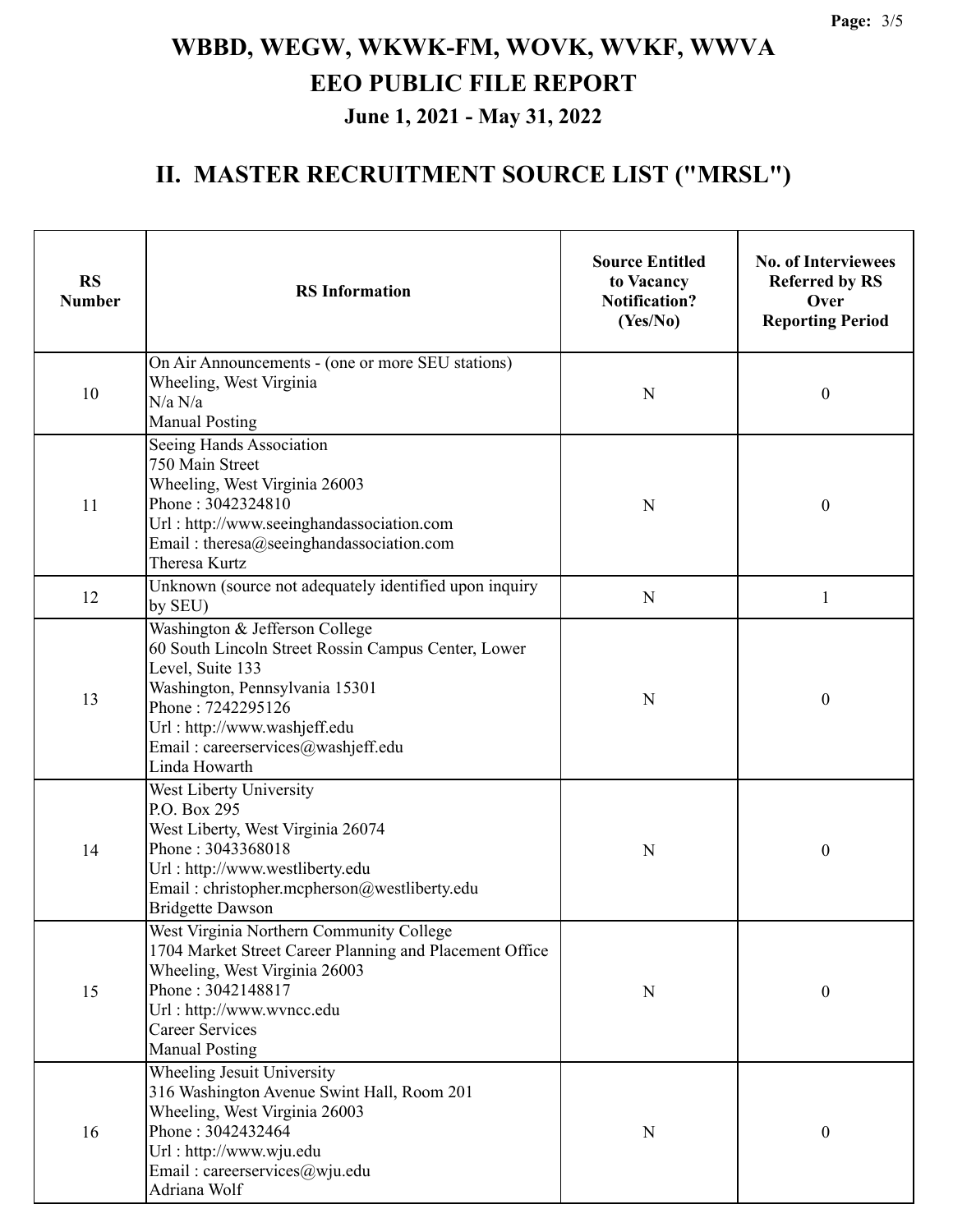### **II. MASTER RECRUITMENT SOURCE LIST ("MRSL")**

| <b>RS</b><br><b>Number</b>                     | <b>RS</b> Information                                                                                                                                                                                        | <b>Source Entitled</b><br>to Vacancy<br><b>Notification?</b><br>(Yes/No) | <b>No. of Interviewees</b><br><b>Referred by RS</b><br>Over<br><b>Reporting Period</b> |
|------------------------------------------------|--------------------------------------------------------------------------------------------------------------------------------------------------------------------------------------------------------------|--------------------------------------------------------------------------|----------------------------------------------------------------------------------------|
| 17                                             | www.mediagignow.com<br>300 South Riverside Plaza Suite 800<br>Chicago, Illinois 60606<br>Phone: 336-553-0620<br>Url: http://www.mediagignow.com<br>Email: customerservice@mediagignow.com<br>MediaGigNow.com | N                                                                        | 0                                                                                      |
| <b>TOTAL INTERVIEWS OVER REPORTING PERIOD:</b> |                                                                                                                                                                                                              |                                                                          |                                                                                        |